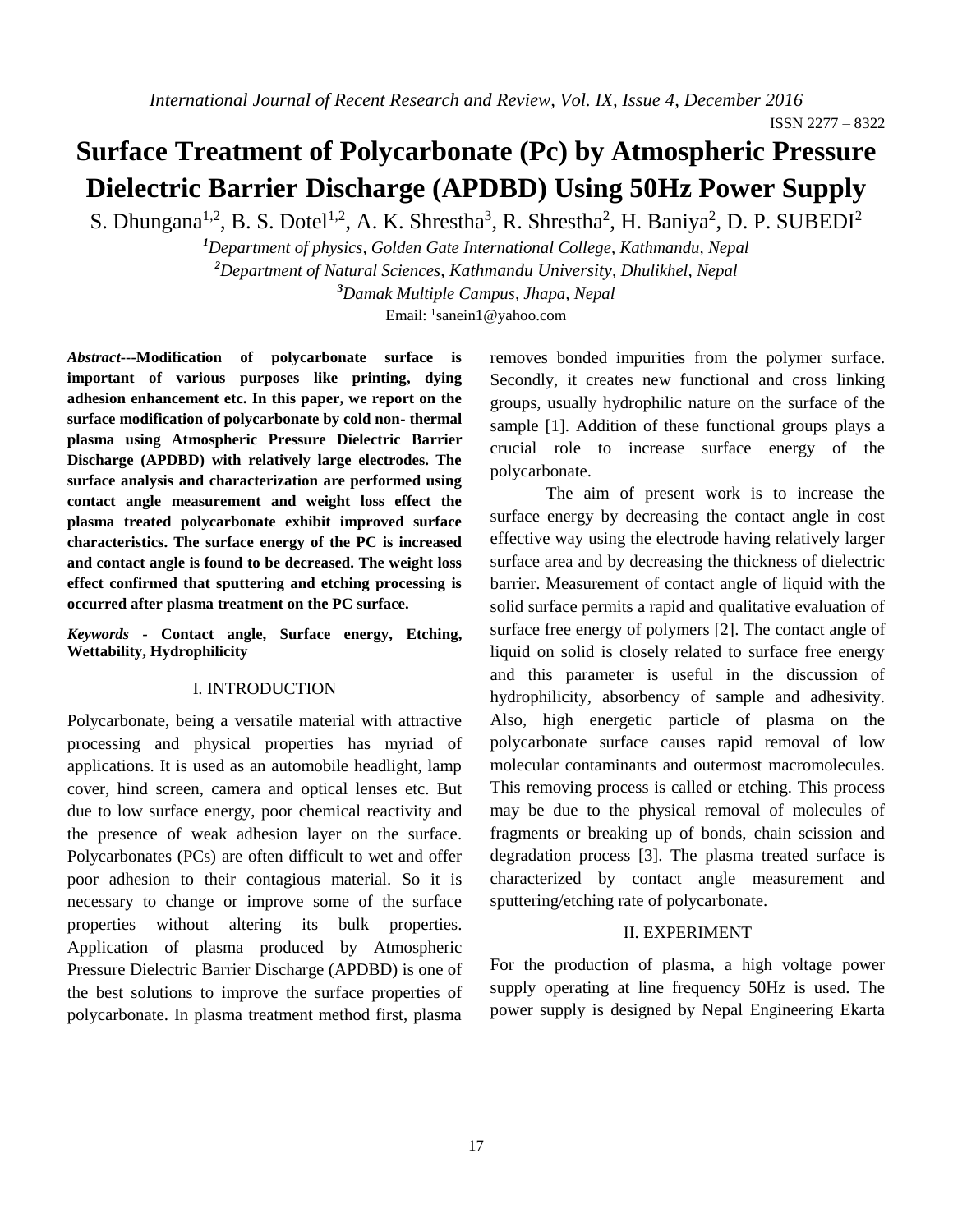Co. Pvt Ltd (NEEK). Discharge was produced from two metallic discs of diameter 10cm and thickness 1cm. A glass plate having thickness 1.12mm was used as barrier on the lower electrode surface. Polycarbonate sample received from GE plastic India, were cut in to size 40mm×8mm×2mm. then the sample were washed for 5 minute in methanol and then washed ultrasonically for 10 minutes with the help of distilled water using ultrasonometer device.

Working gas plays an important role in the production of discharge. We used mixture of air and organ gas for the plasma generation. Generally, inert gas like argon predominantly initiates surface activation by generation of free radicals on the surface by means of chain scission [4].In our work the surface properties of the sample were analyzed by contact angle measurement of sessile liquid drop of 4µl by using rame'- heart goniometer. The surface energy of the sample was characterized by using Owens- Wendt-Kaelble two liquid methods [5].

The sputtering effect is determined by measuring the normalized weight loss after treatment which is easy and reliable method. This method is also called gravimetric method.

Table I Contact angle and surface energy at different treatment time by using air-argon plasmas at 11.74kV

| S.N           | Treatment  | <b>Contact Angle</b> | <b>Surface Energy</b> |
|---------------|------------|----------------------|-----------------------|
|               | time (Sec) | (degree)             | (mJ/m <sup>2</sup> )  |
| 1             |            | $88.28 + 1$          | $28.1 \pm 0.4$        |
| 2             | 10         | $54.08 + 2.1$        | $47.87 \pm 1.64$      |
| $\mathcal{R}$ | 20         | $51.37 \pm 0.06$     | $49.77 \pm 0.16$      |
| 4             | 40         | $48 \pm 0.31$        | $52.13 \pm 0.22$      |
| 5             | 60         | $46.52 \pm 0.95$     | $53.16 \pm 0.68$      |
| 6             | 120        | $44.95 \pm 1.6$      | $54.28 \pm 1.23$      |
| 7             | 300        | $44.7 \pm 0.19$      | $54.53 \pm 0.25$      |
| 8             | 600        | $44.45 + 0.15$       | $54.59 \pm 0.11$      |

The weight loss rate after normalizing with area can be expressed as:

Normalizing weight loss =  $(w_{ut} - w_{pt})/A$ 

Where,  $W_{ut}$ ,  $W_{pt}$  and A are the weight of untreated sample, plasma treated sample and surface area of the sample respectively. The weight of the sample is measured with the help of micro balance.

# III. RESULT AND DISCUSSION

#### *A. Effect of treatment time*

Treatment time is one of the important factors to change the wettability of the sample. In our experiment, the contact angle decreased from 88.28° to 54.08° within 10sec of treatment time at 11.74kV. On the other hand, the surface energy increases from  $28.1 \text{mJ/m}^2$  to 47.87mJ/m<sup>2</sup>after 10 sec of treatment. After two minutes the decrease in contact angle seem to be nearly same which is very less. And same fact can be seen in surface energy. This indicates that the major fraction of the surface hydrophillization occur only during the first minute of treatment. This may be due to the fact that the plasma can affect the top most layer of the polymer only. Also, at initial phase plasma species breaks the bond between carbon of polycarbonate and after some time the carbon bond get saturated.



Fig. 1. Contact angle and surface energy as a function of the treatment time at 11.71Kv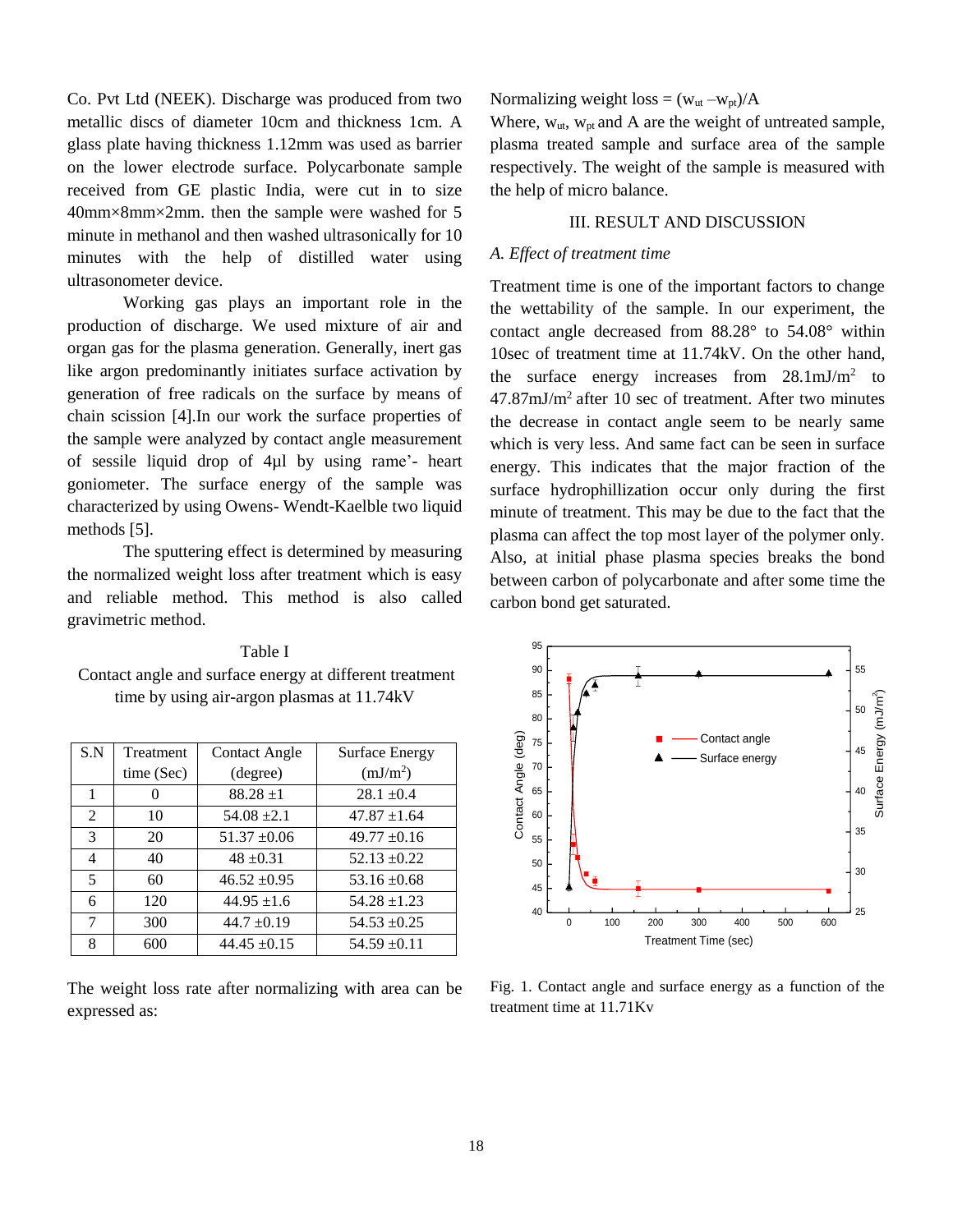# *B. Effect of applied voltage*

Applied voltage is another major factor which determines the discharge characteristics. So its effect can be seen on the modified surface of the material by the discharge. In 10sec of treatmentthe contact angle was found to be decreased from 88.28° to 65.5° in 9.39kV and 51.37° in 11.74kV.

After 600 sec of treatment, it reduced to 53.24°, 44.25° and 44.16° with an applied power of 9.39kV, 11.74kV and 14.09kV respectively. Also, surface energy of untreated sample is  $28.1 \text{mJ/m}^2$ . After 10 sec of treatment it reached to  $40.14 \text{mJ/m}^2$  and  $47.78 \text{mJ/m}^2$  with an applied power of 9.39kV and 11.74kV respectively. It can be noted that on the same treatment time, surface energy of sample increases more with the greater value of applied voltage. This is because, plasma species on greater value of applied voltage gain more kinetic energy and hence probability of striking the sample surface by the plasma species is high**.**



Fig. 2**.** Variation of contact angle with treatment time at different applied voltages



Fig. 3. Variation of surface energy with treatment time at different applied voltage

### *C. Sputtering/Etching effect*

Etching/ sputtering effect is determined by measuring normalized weight loss after treatment which is easy and reliable methods. This method is also called gravimetric method. We have found that normalized weight loss increases as the exposure time is increase. Plasma contains highly energetic particles by which the lower molecular contaminants and outer most macromolecules of the material. This is the main cause of loss in weight. But after 5minute of exposure time significant increase in weight loss cannot be seen. This is because at the beginning there was removal of the surface contamination as well as the material, while after few minutes the removal was of the outermost macromolecules of material. Also, it may be due the fact that there is equilibrium between removal and deposition of the component of the material.